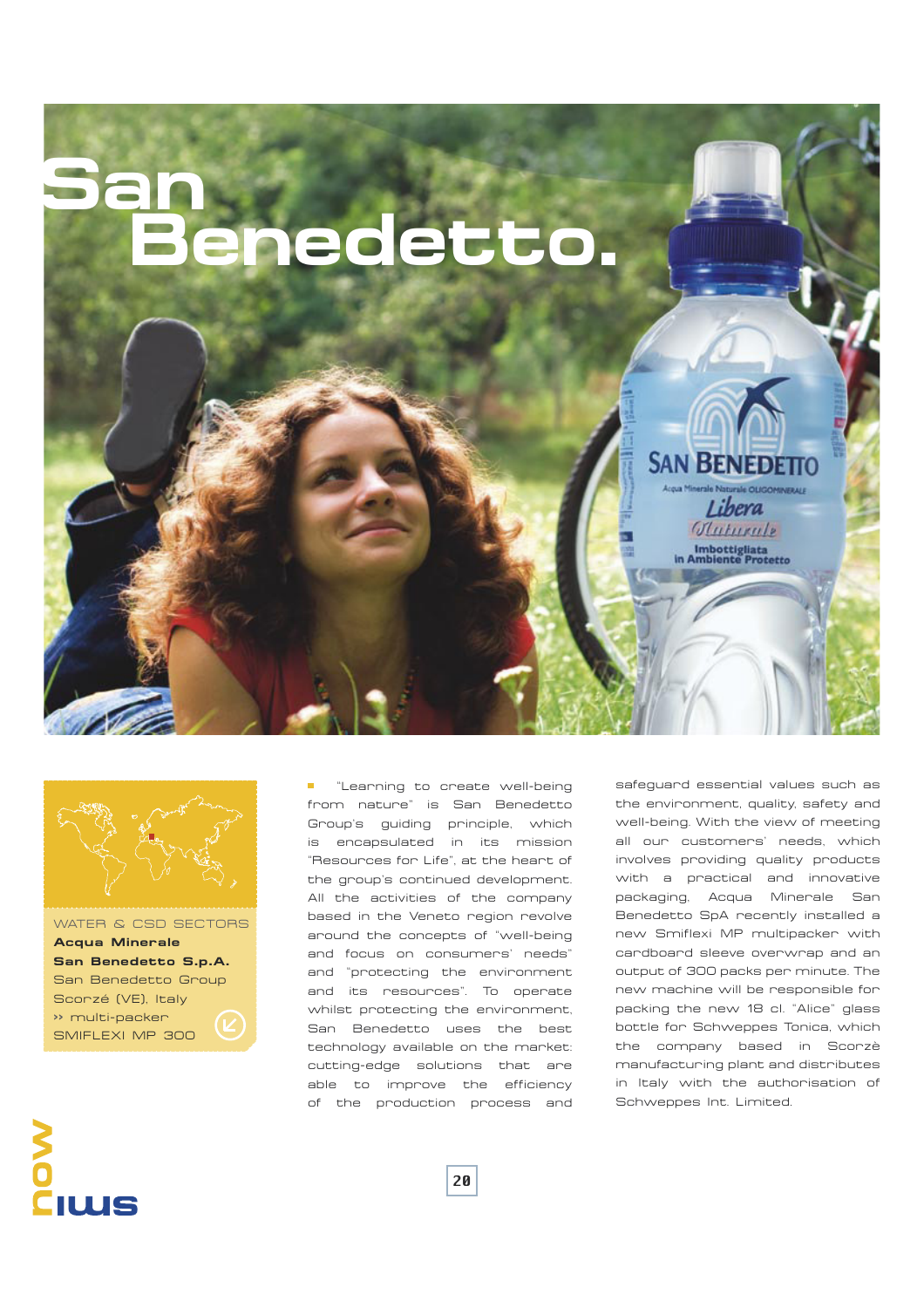#### **installation.**

### **San Benedetto Group:** yesterday and today

**E** Established in 1956 to bottle Fonte San Benedetto and Fonte Guizza mineral waters - both water springs being located in Scorzè (near Venice) the Acqua Minerale San Benedetto Group soon went from being a small local manufacturer to a large company with a national presence and a view to expand abroad. Owned by the Zoppas family of entrepreneurs from Conegliano, who started the business together with the Scattolin brothers, it is a leading company in its sector. After the initial development, since the end of the '70s San Benedetto has firmly invested in innovation and new production technologies. In 1980 the company based in Scorzè (Venice) was the first company in the Italian beverage sector to use PET bottles.

The following years were marked by the company's strong international vocation, which led the San Benedetto group to sign a series of important agreements with the main players in the soft drinks market: in 1984 the company started its collaboration with Cadbury

Schweppes Int. for the production and distribution of Schweppes' own brand products in Italy, while in 1988 the firm secured an agreement with PepsiCo International for the production and marketing of its Pepsi and Seven Up brands. Today the San Benedetto Group, which operates in over eighty countries in five continents, is the leading, wholly-Italian group in its sector in Italy, the second-largest player in the soft drinks market and ranks 16th in the "food & beverage" segment. The figures of the Venetobased company are selfexplanatory: 5 product categories, 9 brands, 130 products, various formats distributed all over the world, 2,300 employees, a consolidated turnover equal to 875m euros (2009), 17m products manufactured in Italy on a daily basis...

San Benedetto operates two plants in Spain where two Smiform stretchblow moulders have been installed for the production of large-capacity PET bottles. The company also runs a production plant in Poland and one in Hungary. In France Gruppo Acqua Minerale San Benedetto



set up "L'Européenne d'Embouteillage", a joint venture created in partnership with Orangina Schweppes International and specialised in the production of mineral water and soft drinks, while in Mexico it established IEBM (Industria Embotelladora de Bebidas Mexicanas), a joint venture with Dr. Pepper Snapple Group.

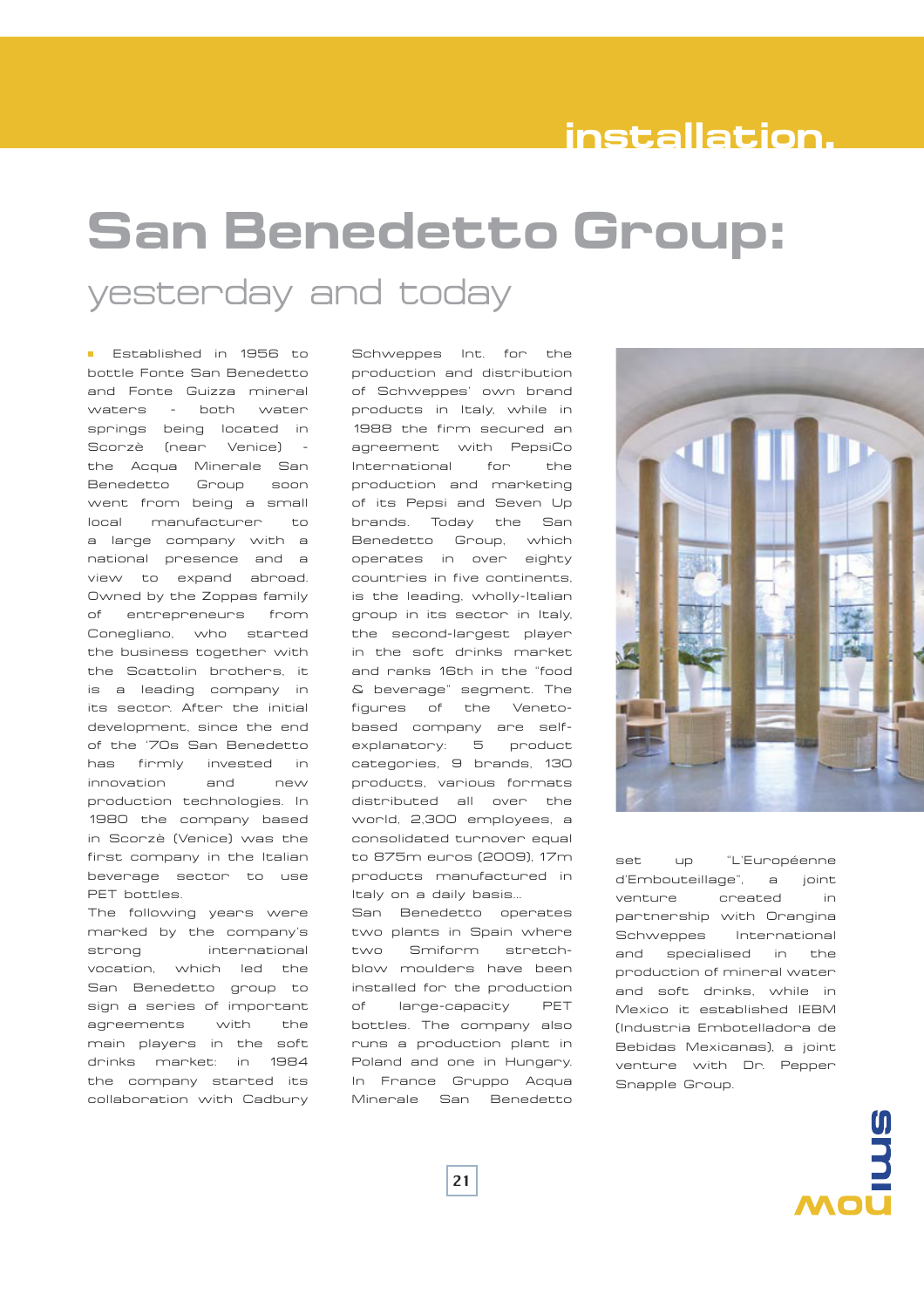#### SAN BENEDETTO

## **Water is life!**

#### …between history and interesting facts



**Water has always been a** precious and indispensable resource for the life of mankind and that of every living being.

In the known universe, only where there is water there is life. In primitive cultures, water was considered a feminine emblem for fertility.

Proving the deep importance of water is the idea held in the Magna Grecia area - the term refers to the ancient Greek colonies in Southern Italy and Sicily – according to which every thing visible in the sky and on earth was the result of the alchemic combination of four elements (Water, Air, Earth and Fire).

Moreover, people thought that planets, because of their similar composition, influenced the behaviour of

people born during specific combination of stars. They attributed a "creative" capacity to water signs.

Thales of Miletus (624 - 546 BC) was the first Greek philosopher to offer a scientific-philosophical theory on nature, choosing water as the primordial element that puts off fire, dissolves in earth and absorbs air.

Each element, when combined with water, gives life to every creature in the living system, as this originates from water. Indeed, water is a source of life, both in the sea and in a mother's womb.

Again at the time of Magna Grecia, people believed that gods living in water springs were also responsible for protecting them.

Many traditions around the world and all ancient and modern cultures associate life and its mysteries with water's sacred nature.

Unfortunately today we have forgotten these traditions and their ancient, ritual and propitiatory significance, focused on the respect for water and for its vital role in mankind's life.

To give an example, the tradition of throwing coins in the Trevi Fountain in

Rome still lives on, with many believing that tossing the coins in the fountain brings luck and is a good omen.

However, many have forgotten that this propitiatory gesture dates back to a tradition to ingratiate the favours of the god protecting the fountain, for the gift and prosperity of life.



# IUUS

22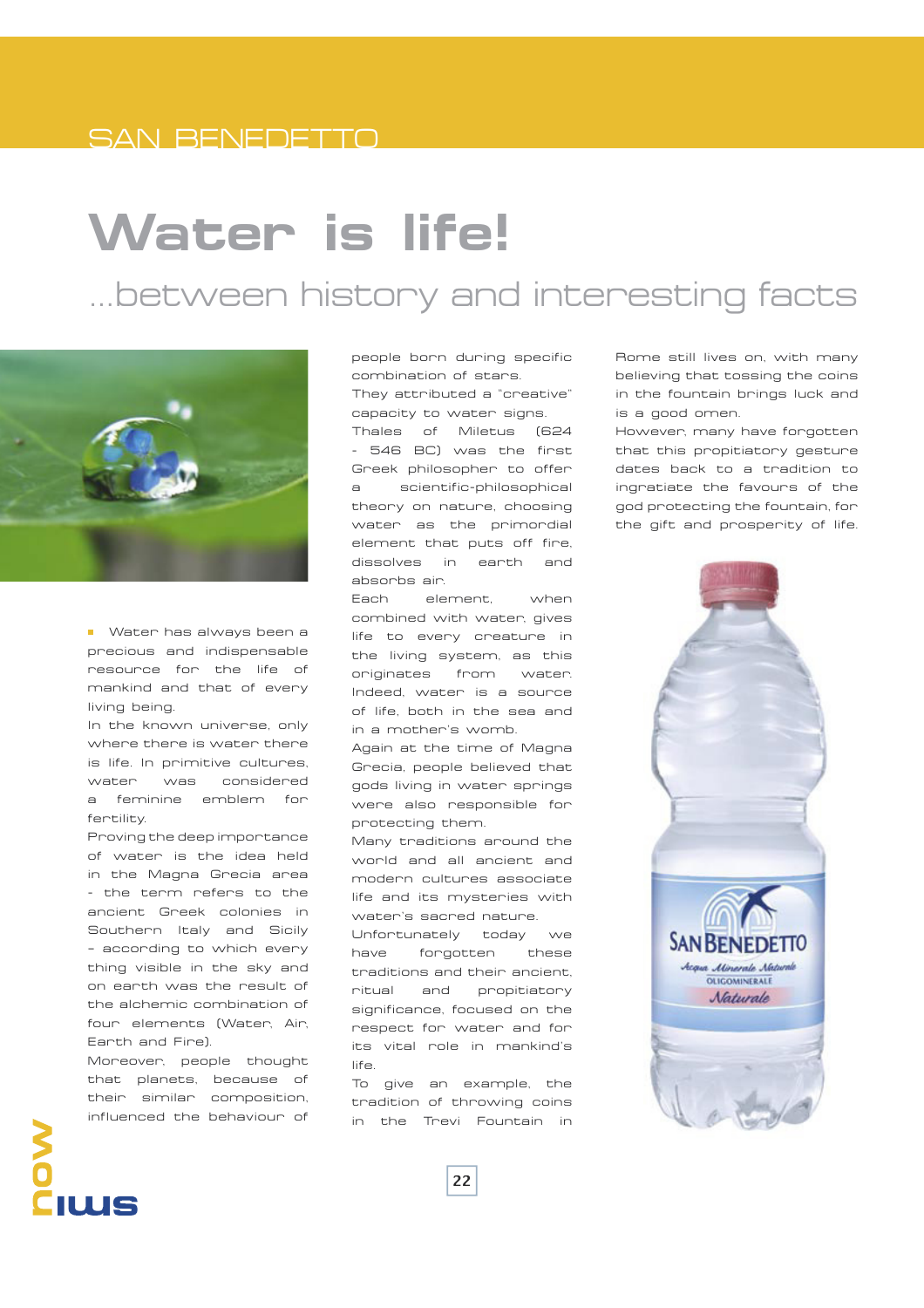#### **installation.**

#### Producing in harmony with nature



The company's motto, "San Benedetto: Resources for Life" encapsulates the close connection the company has with the area in which it operates.

The values it describes are consistent with the product's purity, with the marvellous landscape of the area where the product originates and the benefits that it offers to consumers wishing to maintain a healthy and balanced lifestyle.

San Benedetto's mineral water is an oligomineral water and comes from the perennial snow of the Alpine glaciers in the Veneto region, in an area rich of natural resurgent rivers.

The long and slow path that water follows along limestone and Dolomite rocks adds mineral salts, making the water particularly suitable for everyday consumption.

It helps improve digestion, boats diuretic properties and is particularly indicated for low sodium diets and during breastfeeding. The bottling process of this very valuable "natural resource" began in 1956, with environmentally-sound principles and great attention for product quality.

Every day the product undergoes as much as 800 tests right from the beginning of the bottling process and tests are also carried out on samples of the packaged product.

## **Smi and San Benedetto:** technological versatility focused on customer satisfaction



■ The San Benedetto Group has always kept a close eye on its customers' specific needs and is able to meet a wide range of expectations by customising its product packaging solutions and providing a quality service to end consumers.

To promote its new 18 cl. "Alice" format, the company based in the Veneto region has chosen an innovative and impressive packaging, produced in partnership with SMI: cardboard sleeve overwraps, the

best solution to convey the "personality" of an elegant and refined drink, with a distinctive taste and an exclusive shape such as Schweppes' tonic water. According to recent studies by authoritative research institutions, in retail points of sale (supermarkets, large shopping centres, ect.) many of consumers' purchasing choices are driven by emotion.

An attractive packaging solution with an emphasis on logistics requirements

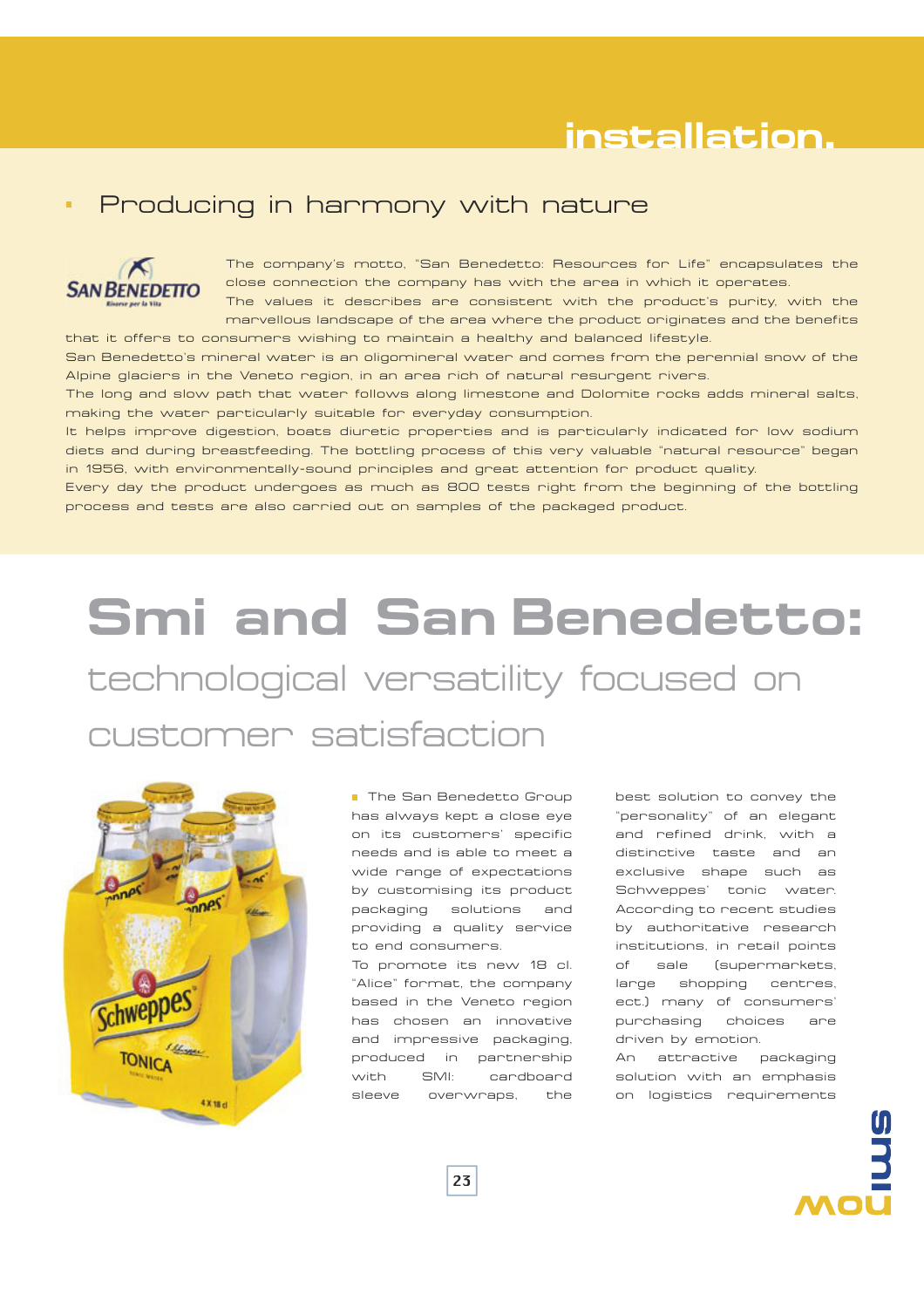#### SAN BENEDETTO

is a key business support that can direct the public's attention towards a specific product.

The range of packaging machines produced by SMI's Smiflexi division includes high-tech machines that can provide truly innovative custom-made packaging solutions.

The MP series multipackers can pack plastic, metal and glass bottles, cans and cartons according to several packaging solutions (multilayer packaging; with bottle necks inside or outside the punch; with integrated handle; with lateral retaining flaps), in order to meet the largest amount of specific requirements put forward by our consumers.

The new 18 cl. "Alice" glass bottle, launched on the market in March 2010, has a new image featuring a design with clean and essential lines that combines Schweppes' unique quality with the elegant and refined style of an exclusive, sophisticated and very attractive shape. Acqua Minerale San Benedetto SpA chose to rely on SMI's experience for the secondary packaging of this new product.

The new high-tech bottling line is the most innovative solution of its kind in this sector.

Smiflexi's MP 300 TRBF packaging machine meets the production requirements of 36,000 BHP with a 2x2 collation



solution for 18 cl. bottles and 2x3 for 10 cl. bottles. Packs have bottom reinforcement flaps: a multipack solution with attractive graphics and a strong visual impact, shockresistant, easy to handle, open and stock. With "Alice" Schweppes strengthens its leadership in the tonic water sector.

With its 220 years of activity, the product has entered the global "history of drinking" by its own right and has become a reference brand for this market segment.

Its new image is meant to target young and trendy customers as part of a comprehensive, varied offer suitable for all palates.



## IUUS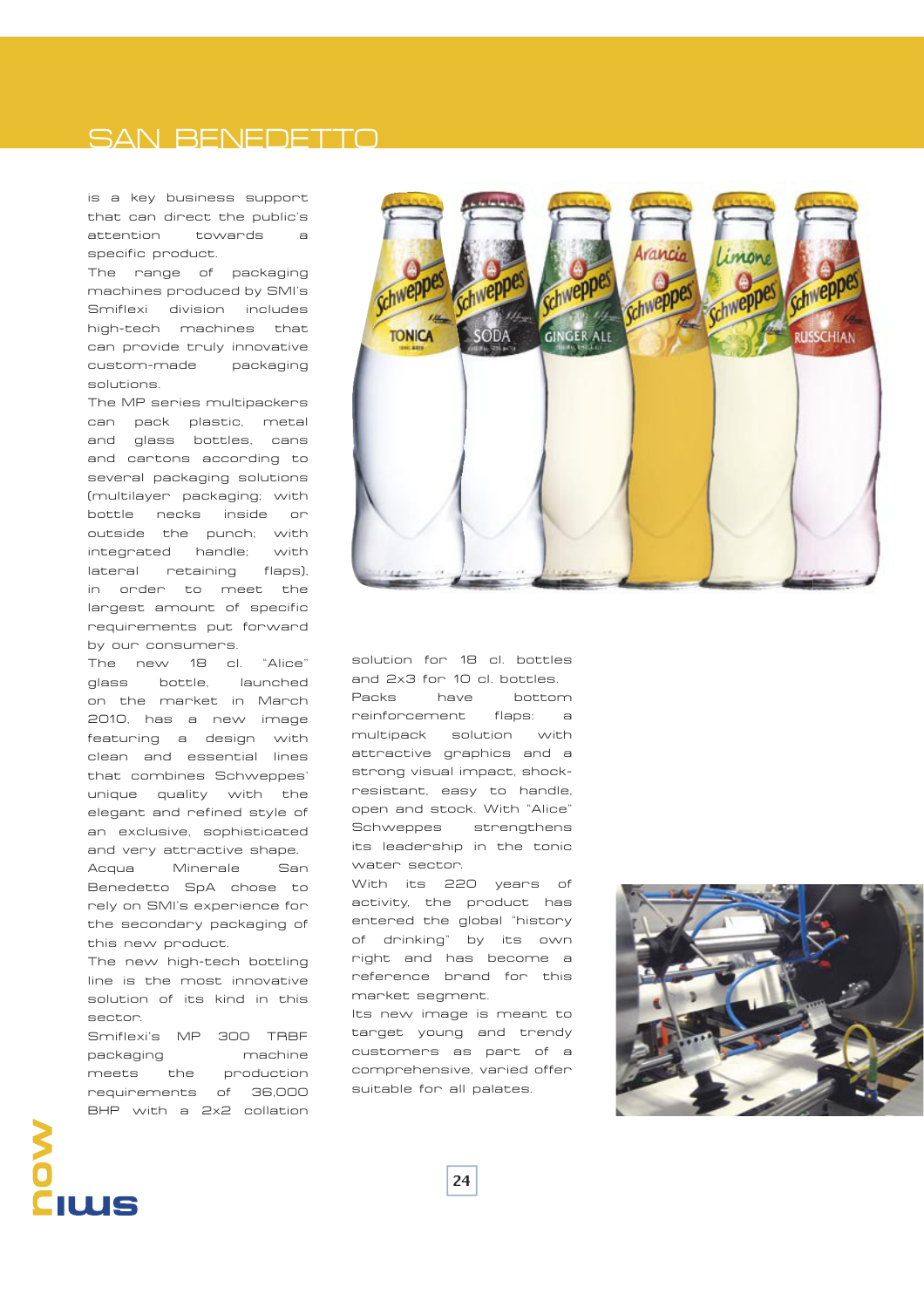# Jeel the springtime with<br>San Benedetto mineral water

San Benedetto mineral water helps you regain your daily wellbeing. Pure origins, balanced minerals and trace elements for natural hydration and detox...

... making you feel like every day is spring.

Find out more on www.sanbenedetto.it)



**SAN BENEDE** 

**Maturale**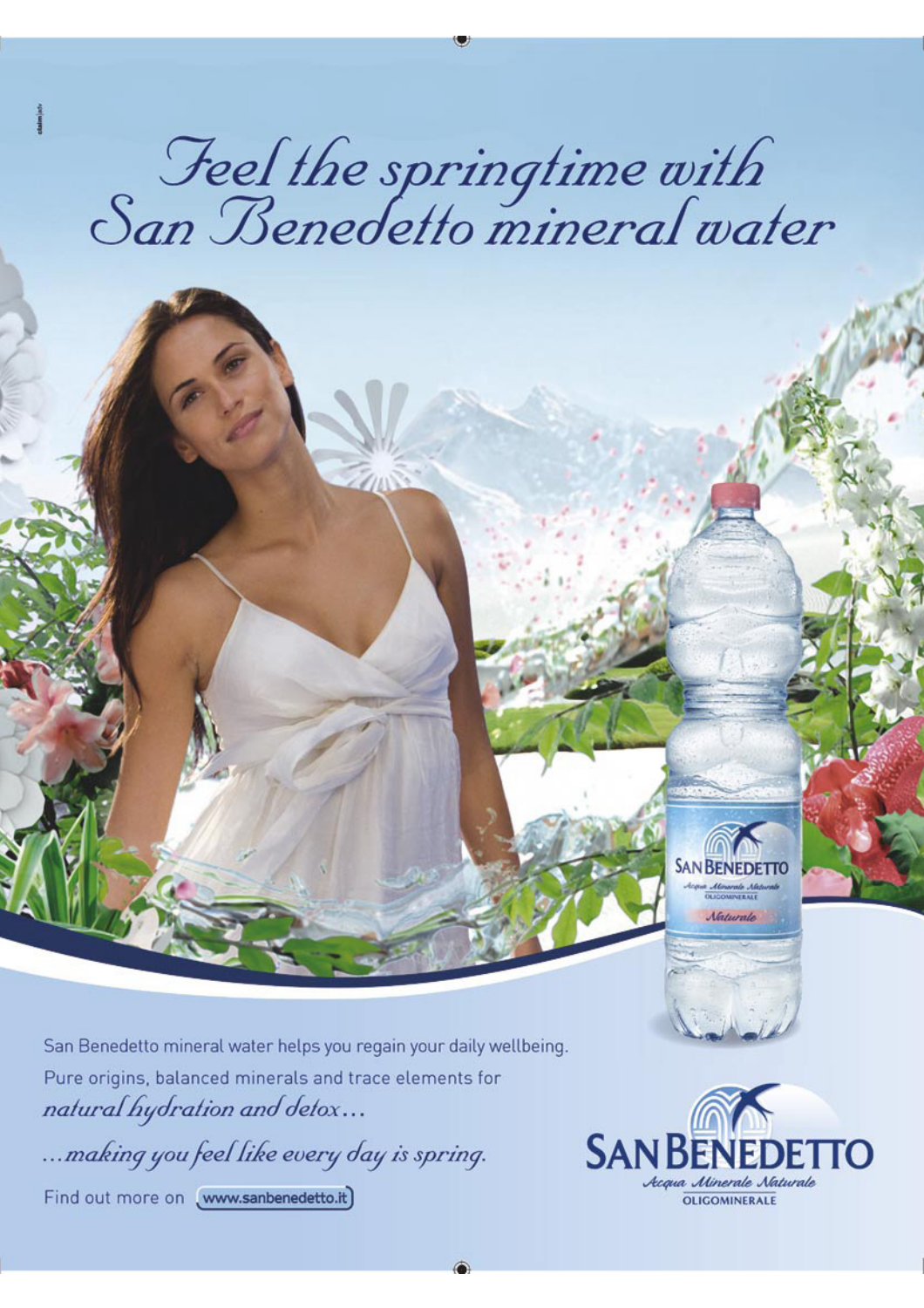#### SAN BENEDETTO

 THE CUSTOMER'S OPINION – Interview with Giovanni Cattaneo, Operations Director at Acqua Minerale San Benedetto SpA.



*Eco-friendly values, quality products and a close eye on consumers' well-being are the strengths of your company's corporate policy. How important is the contribution offered by high-tech machinery to reach these goals? What is the key of Acqua Minerale San Benedetto's success in Italy and abroad?* 

**"**San Benedetto's keyword is: innovation. For us innovation is the ability to think ahead and anticipate consumers'

ever-changing demands and needs and translate them into high quality products offered on the market (as, for instance, shown by the launches of "Batik Break", the prebiotic drink with fruit juice and milk cream – enriched with prebiotic fibres that help regulate digestion – and "Thè Verde", our green tea brand which was recently appointed as "Product of the Year 2010" in its product category by Italian consumers).

Innovation also means energy savings and ongoing research.

Since the beginning of the '80s we have been heavily investing in technological innovation and we were the first to market PET containers in Italy and we even obtained patents on the production of plastic bottles.

Over time this open attitude led us to improve our production efficiency, our attention in choosing raw materials and towards the energy we use and packaging disposal, striving to make our packs more and more eco-friendly.

Such technological effort led us to encompass the "energysaving" philosophy in our strategy to drive our R&D activities, re-focusing our product and process development activities on environmentally sustainable principles.

Innovation levels attained and the strong technological knowhow acquired have enabled the Company to design and launch a generation of eco-friendly bottles with a lower plastic content.

Indeed over the last 25 years, we conducted studies that allowed us to improve the entire production process and to reduce the amount of plastic we use for each bottle, which in turn led to lower CO2 emissions.

In that respect, an independent certification body (CSQA) has certified the gradual reduction of CO2 from 1983 to 2008.

Our focus on energy savings also includes production systems,